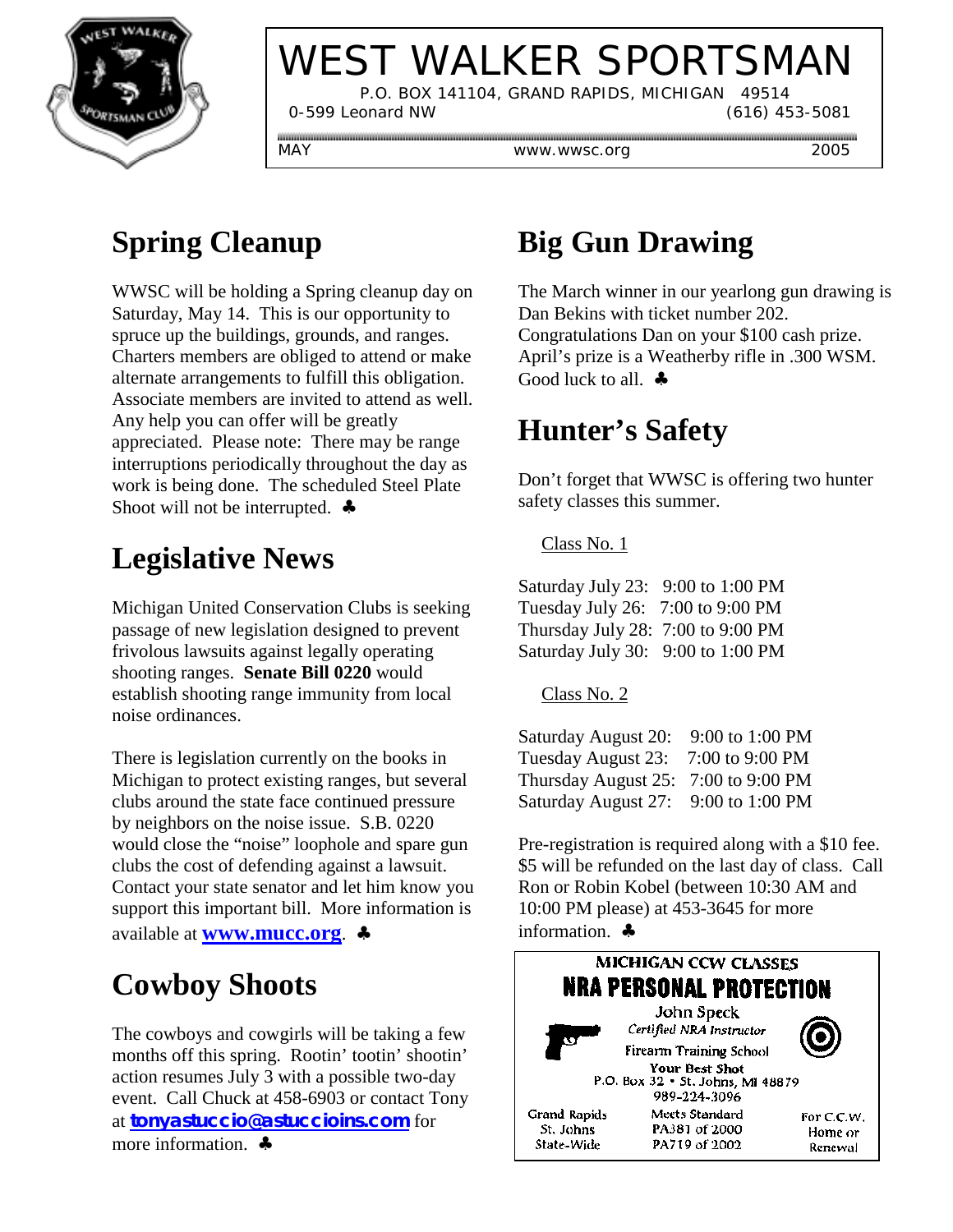#### **Archery News**

The Archery group has announced a new 3-D league starting May 16 and ending August 16. The outdoor archery venue is the location for this league to be held on Monday and Tuesday nights. The format will be two arrows at each of fifteen targets for a total of 30 arrows per round. Eight scores will count, so you have plenty of opportunities to get all your rounds in during the 12 weeks of the league. Contact Vince Schultes at 895-5009. ♣

#### **Damon's**

Outgoing president, Mark Thue, wanted to give a special thank you to The folks at Damon's Restaurant, and especially their catering department headed by Heather Berglund. Over the past few years, these folks have provided us with great meals at various events held in the clubhouse.

Damon's catering, operating out of the 44<sup>th</sup> Street store, can handle off site indoor or outdoor catering for groups of any size for weddings, open houses, retirement parties, company picnics, or any event where good food is in order. Featured items are their signature chicken and rib dishes, but other great entrees are offered as well. A special small group menu at a quantity of 5 is available also. The  $44<sup>th</sup>$ street store can make their cozy banquet room available to handle events with up to 60 guests.

Damon's has been in business for over 13 years, with 10 years of catering experience in the Grand Rapids area. Co-owner Dan Davis and Ms. Berglund have worked closely together for the past 5 years with their crew to build the catering aspect of the business with great results. They generally travel within a 30 mile radius of the  $44<sup>th</sup>$  Street store on catering assignments, but can also call on help from the Kalamazoo store.

If you have an event to plan in your future, either Heather or the manager on duty can help you at 249-3300. ♣

# **Youth Field Day**

Our Annual Field Day for young people ages 8 through 17 years will be held on June  $4<sup>th</sup>$ , 2005 at the West Walker Sportsman's Club from 8:30 A.M. to 4:00 P.M.

This is a special invitation being issued to West Walker member families and friends to participate in the program hosted by by the National Wild Turkey Federation and the West Walker Sportsman's Club.

There is no charge for the event, and a free lunch will be served to all participants.

The program will include the opportunity to participate in outdoor skills that include archery, fishing, gun safety, hunter safety, turkey calling, and more, all taught by seasoned sportsmen and sportswomen. All necessary equipment will be furnished.

Reservations are required, so please complete the form below and mail it today. Bring a friend to share in this great day in the outdoors.

There will be adequate adult supervision so parents are welcome but not required to stay for the program.

| $City \ldots \ldots \ldots \ldots \ldots$ . State $\ldots \ldots \text{Zip} \ldots \ldots$                                                |  |  |  |  |
|-------------------------------------------------------------------------------------------------------------------------------------------|--|--|--|--|
| Phone $(\ldots)$ $\ldots$ $\ldots$ $\ldots$ $\ldots$                                                                                      |  |  |  |  |
| Course Offerings – Please number in order of<br>preference with number 1 being your first choice.                                         |  |  |  |  |
| $\ldots$ . Turkey Shoot<br>$\ldots$ . Fishing<br>$\ldots$ . Archery<br>$\ldots$ Shotgun/Trap<br>Turkey Hunting<br>$\ldots$ . Deer Hunting |  |  |  |  |

. . . . . .22 cal Shoot . . . . . Firearms Safety

Send completed forms to:

Gary Salmon 2856 Tansy Trail S.W. Grandville, MI 49418

Call (616) 538-4934 with any questions. All equipment and food is provided at no cost. ♣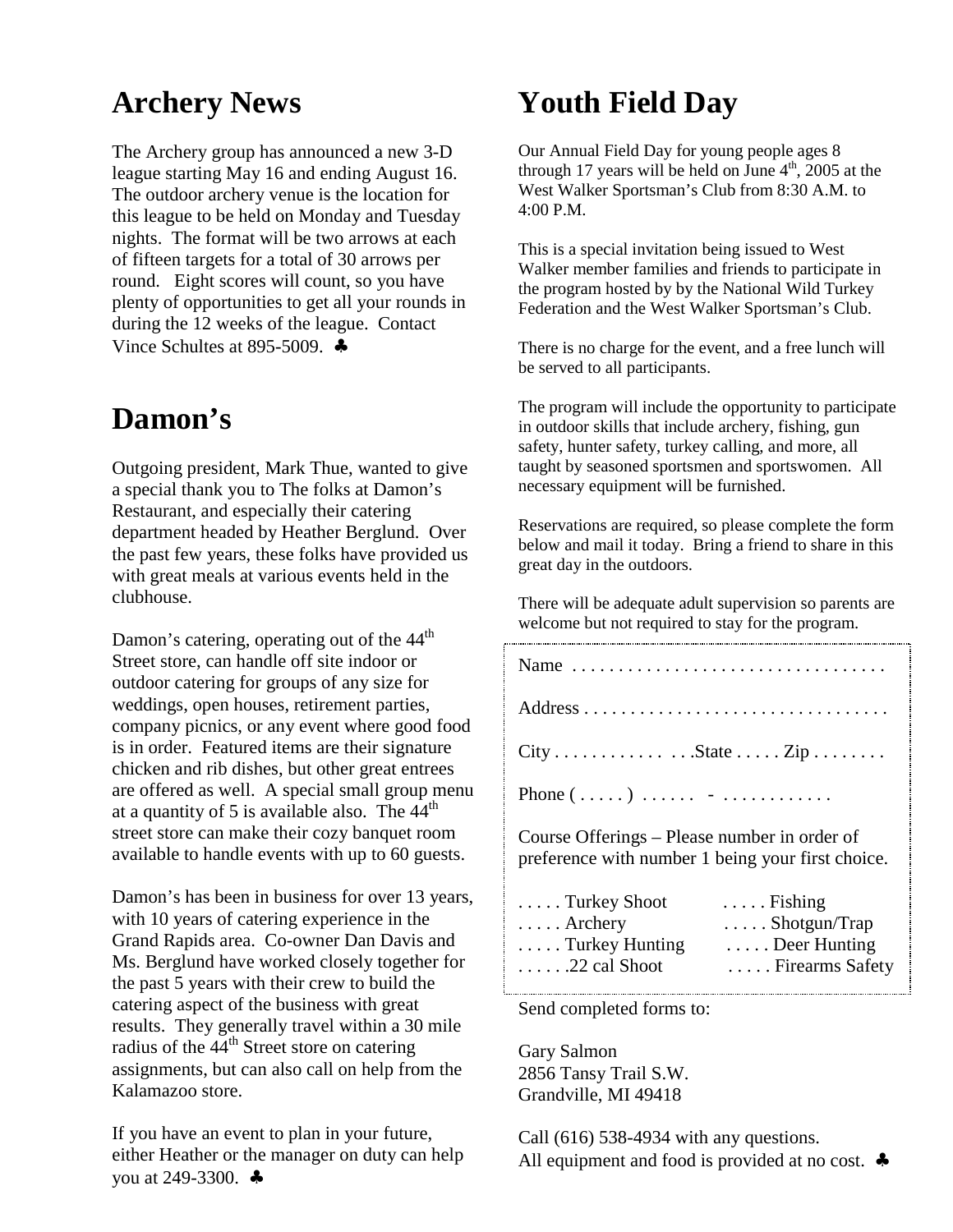|                                                     |                                                                                                  | May                            |                                                      |                                                   | 2005                    |                                                                                                             |
|-----------------------------------------------------|--------------------------------------------------------------------------------------------------|--------------------------------|------------------------------------------------------|---------------------------------------------------|-------------------------|-------------------------------------------------------------------------------------------------------------|
|                                                     |                                                                                                  |                                |                                                      |                                                   |                         |                                                                                                             |
| Sun                                                 | Mon                                                                                              | Tue                            | Wed                                                  | Thu                                               | Fri                     | Sat                                                                                                         |
| $\mathbf{1}$<br>Archery,<br>Trap & Skeet<br>10 to 2 | $\overline{2}$<br><b>NWTF</b> meets<br>7 to 9                                                    | $\overline{\mathbf{3}}$        | $\overline{\mathbf{4}}$                              | 5<br><b>Duck</b><br><b>Hunters</b><br>meet 7 to 9 | 6                       | $\tau$<br>Archery,<br>Trap & Skeet<br>10 to 2                                                               |
| 8                                                   | 9                                                                                                | 10                             | 11                                                   | 12                                                | 13                      | 14                                                                                                          |
| Mother's<br><b>Day</b>                              |                                                                                                  |                                | Archery,<br>Trap & Skeet<br>9 to 12 AM<br>6 to 10 PM | <b>Charter</b><br><b>Meeting</b><br>7:30          |                         | <b>Steel Plate</b><br>Archery,<br>Trap & Skeet<br>$10$ to $2$<br><b>Spring Cleanup</b>                      |
| 15                                                  | 16                                                                                               | 17                             | 18                                                   | 19                                                | 20                      | 21                                                                                                          |
| Archery,<br>Trap & Skeet<br>$10$ to $2$             | <b>3-D Archery</b><br><b>League</b><br><b>Starts</b><br><b>Charter</b><br>Range<br><b>Closed</b> |                                | Archery<br>Trap & Skeet<br>9 to 12 AM<br>6 to 10 PM  |                                                   |                         | <b>Silhouette</b><br>Archery,<br>Trap & Skeet                                                               |
|                                                     | Noon $-6$                                                                                        |                                |                                                      |                                                   |                         | 10 to 2                                                                                                     |
| 22                                                  | 23                                                                                               | 24                             | 25                                                   | 26                                                | 27                      | 28                                                                                                          |
| Archery,<br>Trap & Skeet<br>$10$ to $2$             |                                                                                                  |                                | Archery<br>Trap & Skeet<br>9 to 12 AM<br>6 to 10 PM  |                                                   |                         | Archery,<br>Trap & Skeet<br>$10$ to $2$                                                                     |
| 29                                                  | 30                                                                                               | 31                             |                                                      | $\overline{2}$                                    | $\overline{\mathbf{3}}$ | $\overline{\mathbf{4}}$                                                                                     |
| Archery,<br>Trap & Skeet                            |                                                                                                  | <b>Board</b><br><b>Meeting</b> | June                                                 |                                                   |                         | <b>Youth Field Day</b>                                                                                      |
| 10 to 2                                             |                                                                                                  | 7:00                           | Archery,<br>Trap & Skeet<br>9 to 12 AM<br>6 to 10 PM | <b>Duck</b><br><b>Hunters</b><br>meet 7 to 9      |                         | <b>Notice: The</b><br>Trap, Skeet, 25<br><b>Yard Range, and</b><br><b>50 Yard Range</b><br>closed till 4 PM |
| 5                                                   | 6                                                                                                | $\overline{7}$                 | 8                                                    | 9                                                 | 10                      | 11                                                                                                          |
| Archery,<br>Trap & Skeet<br>10 to 2                 | <b>NWTF</b> meets<br>7 to 9                                                                      |                                | Archery,<br>Trap & Skeet<br>9 to 12 AM<br>6 to 10 PM | <b>Charter</b><br><b>Meeting</b><br>7:30          |                         | Archery,<br>Trap & Skeet<br>$10$ to $2$                                                                     |
|                                                     |                                                                                                  |                                |                                                      |                                                   |                         |                                                                                                             |